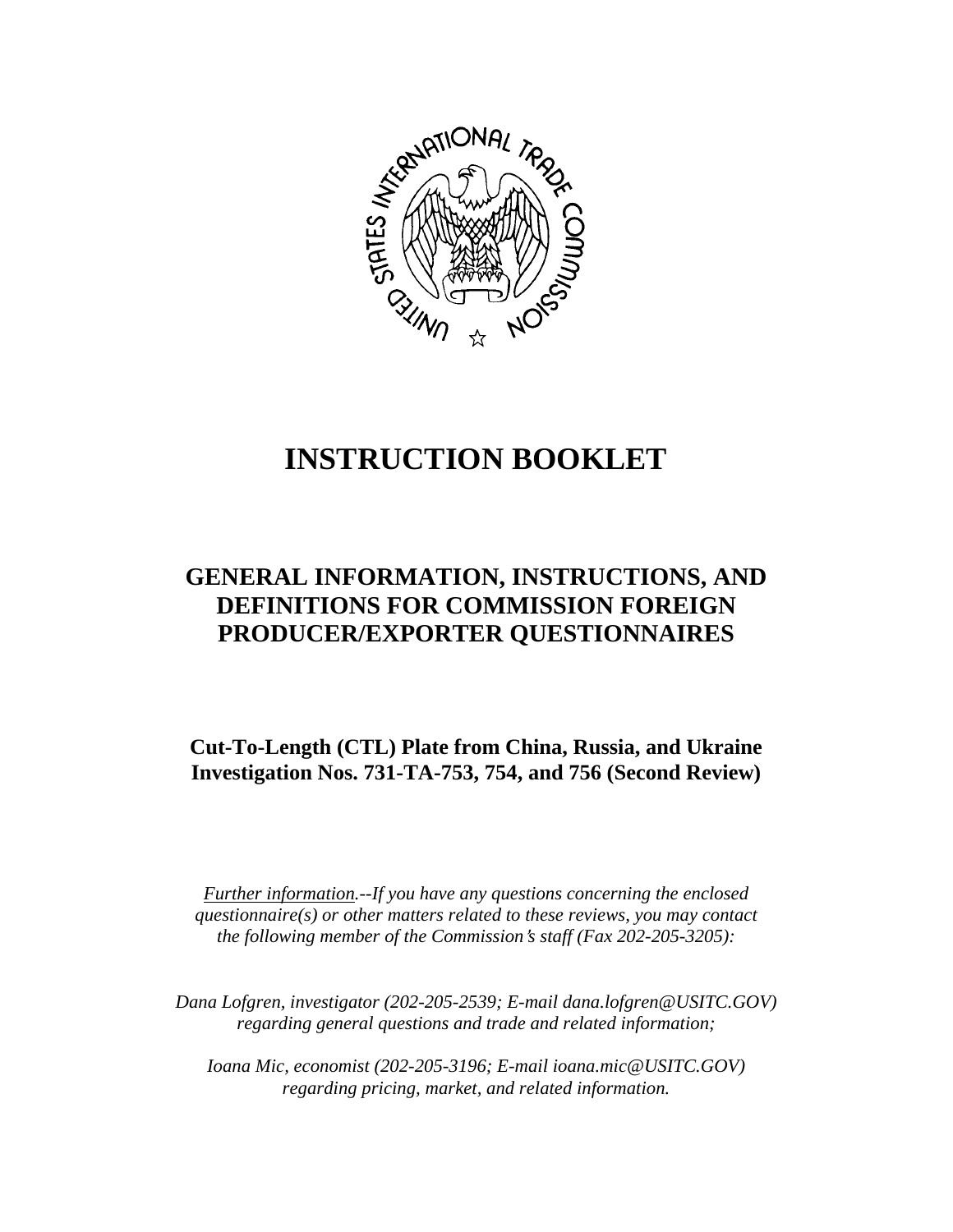# **GENERAL INFORMATION**

*Background*.--On October 24, 1997, the Department of Commerce suspended investigations on imports of CTL carbon steel plate from China, Russia, South Africa, and Ukraine (62 F.R. 61751, 61766, 61773, and 61780). On August 29, 2003, the Commission determined that termination of the suspended investigation for South Africa would not be likely to lead to continuation or recurrence of material injury to an industry in the United States within a reasonably foreseeable time (68 F.R. 52614). On November 3, 2003, the Department of Commerce terminated the suspension agreement for China and issued an antidumping duty order (68 F.R. 60081). On August 1, 2008, the Commission instituted reviews pursuant to section 751(c) of the Tariff Act of 1930 (19 U.S.C. § 1675(c)) (the Act) to determine whether termination of the suspension agreements for Russia and Ukraine, and the antidumping duty order for China, would be likely to lead to continuation or recurrence of material injury to the domestic industry within a reasonably foreseeable time (73 F.R. 45071). If the Commission makes affirmative determinations, the suspension agreements and antidumping duty order will remain in place. If the Commission makes negative determinations, the Department of Commerce will terminate the suspension agreements and the antidumping duty order.

Questionnaires and other information pertinent to these reviews are available at http://www.usitc.gov/trade\_remedy/731\_ad\_701\_cvd/investigations/active/index.htm#reviews. Address all correspondence to the United States International Trade Commission, Washington, DC 20436. Hearing-impaired individuals can obtain information regarding this review via the Commission's TDD terminal (202-205-1810).

*Due date of questionnaire(s)*.-- Return the completed questionnaire(s) to the United States International Trade Commission by no later than **June 26, 2009**. Data for the second quarter of 2009 are due by no later than **July 24, 2009**. Although the enclosed postpaid envelope may be used to return the completed questionnaire, use of an overnight mail service may be necessary to ensure that your response actually reaches the Commission by June 26, 2009. If you do not use the enclosed envelope, please make sure the completed questionnaire is sent to the attention of Dana Lofgren, Investigator. **Return only one copy of the completed questionnaire(s), but please keep a copy for your records so that you can refer to it if the Commission staff contacts you with any questions during the course of the reviews.**

*Service of questionnaire response(s)*.-- In the event that your firm is a party to these reviews, you are required to serve a copy of the questionnaire(s), once completed, on parties to the proceeding that are subject to administrative protective order (see 19 CFR  $\S 207.7$ ). A list of such parties is maintained by the Commission's Secretary and may be obtained by calling 202-205-1803. A certificate of service must accompany the copy of the completed questionnaire(s) you submit (see 19 CFR § 207.7).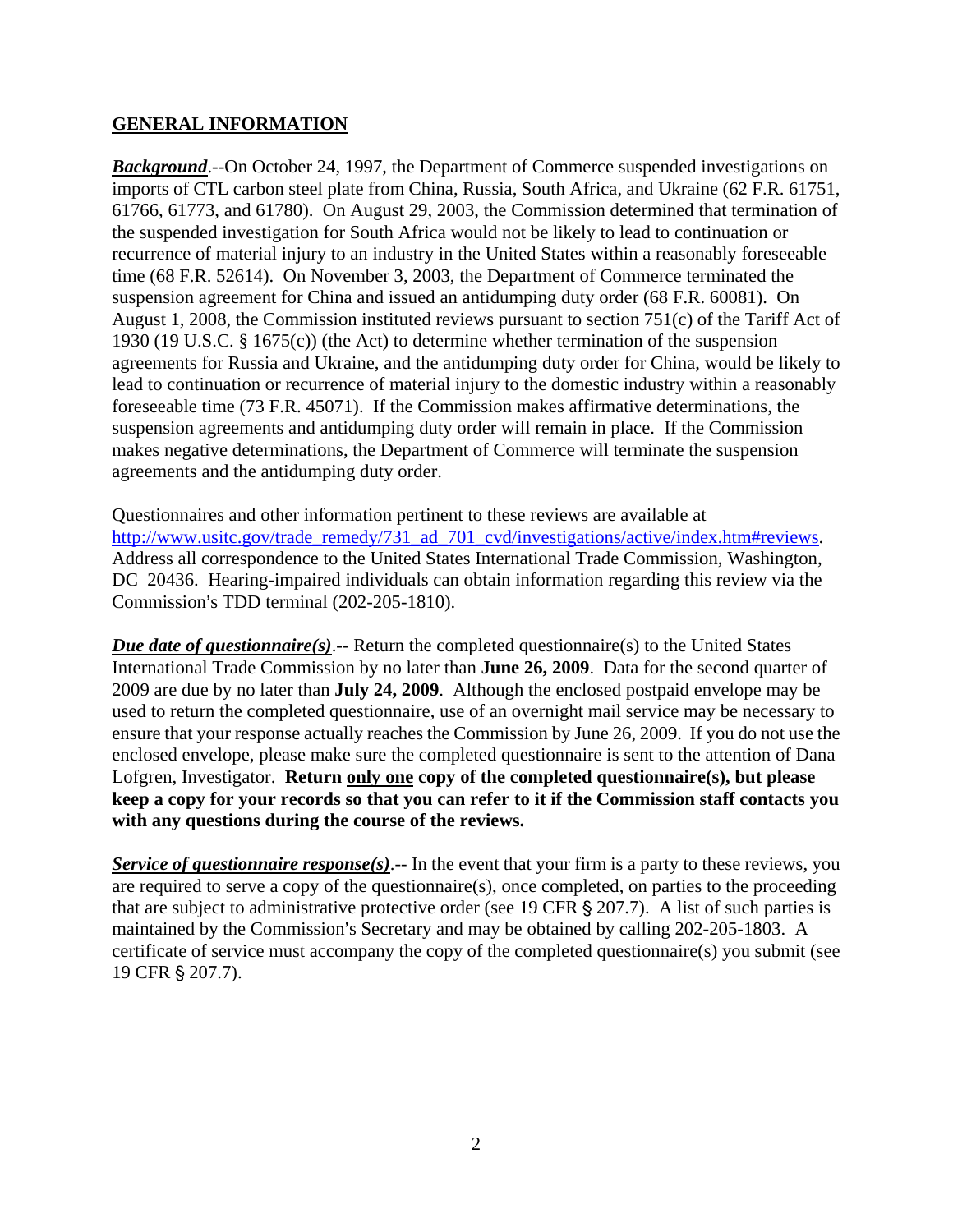# **GENERAL INFORMATION--***Continued*

*Confidentiality*.-- The commercial and financial data furnished in response to the enclosed questionnaire(s) that reveal the individual operations of your firm will be treated as confidential by the Commission to the extent that such data are not otherwise available to the public and will not be disclosed except as may be required by law (see 19 U.S.C. § 1677f). Such confidential information will not be published in a manner that will reveal the individual operations of your firm; however, nonnumerical characterizations of numerical business proprietary information (such as discussion of trends) will be treated as confidential business information only at the request of the submitter for good cause shown.

*Verification***.--The information submitted in the enclosed questionnaire(s) is subject to audit and verification by the Commission. To facilitate possible verification of data, please keep all your workpapers and supporting documents used in the preparation of the questionnaire response(s).**

*Release of information*.--The information provided by your firm in response to the questionnaire(s), as well as any other business proprietary information submitted by your firm to the Commission in connection with the reviews, may become subject to, and released under, the administrative protective order provisions of the Tariff Act of 1930 (19 U.S.C. § 1677f) and section 207.7 of the Commission's Rules of Practice and Procedure (19 CFR  $\S$  207.7). This means that certain lawyers and other authorized individuals may temporarily be given access to the information for use in connection with these reviews or other import-injury investigations or reviews conducted by the Commission on the same or similar merchandise; those individuals would be subject to severe penalties if the information were divulged to unauthorized individuals.

# **INSTRUCTIONS**

*Answer all questions*.--Do not leave any question or section blank unless a questionnaire expressly directs you to skip over certain questions or sections. If the answer to any question is "none," write "none." If information is not readily available from your records in exactly the **form requested, furnish carefully prepared estimates--designated as such by the letter E<sup>"</sup>--and explain the basis of your estimates**. Answers to questions and any necessary comments or explanations should be supplied in the space provided or on separate sheets attached to the appropriate page of the questionnaire(s). If your firm is completing more than one questionnaire in connection with these reviews (i.e., a producer, importer, purchaser, and/or foreign producer questionnaire), you need not respond to duplicated questions in the questionnaires.

*Consolidate all establishments in China, Russia, or Ukraine*.--Report the requested data for your establishment(s) located in China, Russia, or Ukraine. **Firms operating more than one establishment should combine the data for all establishments into a single report.** 

*Filing instructions*.—Questionnaires may be filed either in paper form or electronically.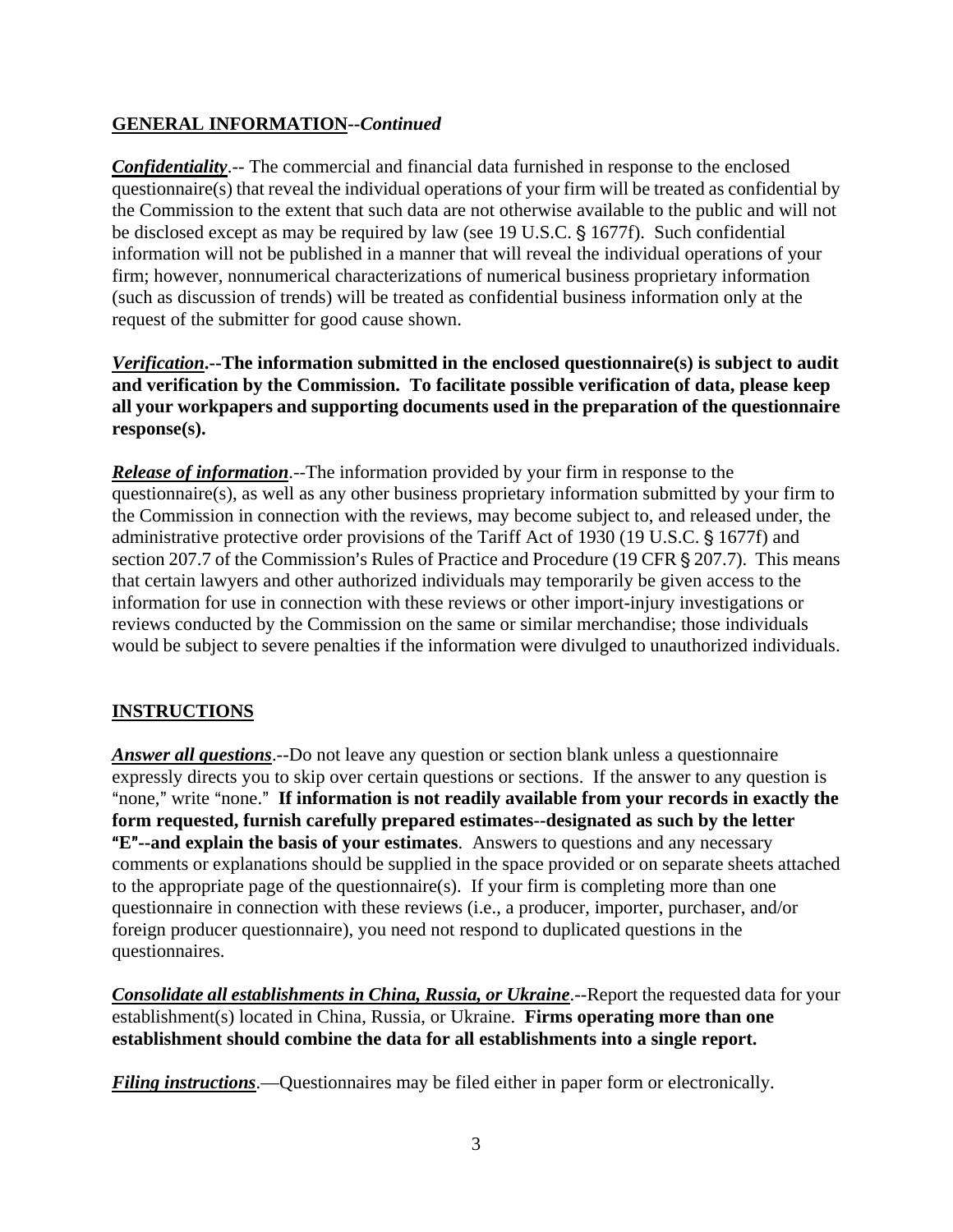#### **INSTRUCTIONS--***Continued*

#### **OPTIONS FOR FILING IN PAPER FORM**

**• Overnight mail service**.—Mail to the following address:

# **United States International Trade Commission Office of Investigations, Room 615 500 E Street, SW Washington, DC 20024**

**• Fax**.—Fax to 202.205.3205.

**• U.S. mail**.—Mail to the address above, but use zip code 20436. *This option is not recommended. U.S. mail sent to government offices undergoes additional processing to screen for hazardous materials; this additional processing results in substantial delays in delivery.* 

#### **OPTIONS FOR FILING ELECTRONICALLY**

This questionnaire is available as a "fillable" form in MS Word format on the Commission's website at :

http://www.usitc.gov/trade\_remedy/731\_ad\_701\_cvd/investigations/active/index. htm#reviews. *Please do not attempt to modify the format or permissions of the questionnaire document*. You may complete the questionnaire electronically, print it out, and submit it in paper form as described above, or you may submit it electronically through one of the following means:

**• Compact disc (CD)**.—Copy your questionnaire onto a CD, include a signed certification (page 1) (either in paper form or scanned PDF copied onto CD), and mail to the address above. *It is strongly recommended that you use an overnight mail service. U.S. mail sent to government offices undergoes additional processing which not only results in substantial delays in delivery but may also damage CDs.* 

**• E-mail**.—E-mail your questionnaire to the investigator (dana.lofgren@usitc.gov); include a scanned PDF of the signed certification (page 1). Type the following in the e-mail subject line: BPI Questionnaire. *Please note that submitting your questionnaire by e-mail may subject your firm's business proprietary information to transmission over an unsecure environment and to possible disclosure. If you choose this option, the Commission warns you that any risk involving possible disclosure of such information is assumed by the submitter and not by the Commission.* 

Note: If you are a party to the reviews, and service of the questionnaire is required, such service should be made in paper form.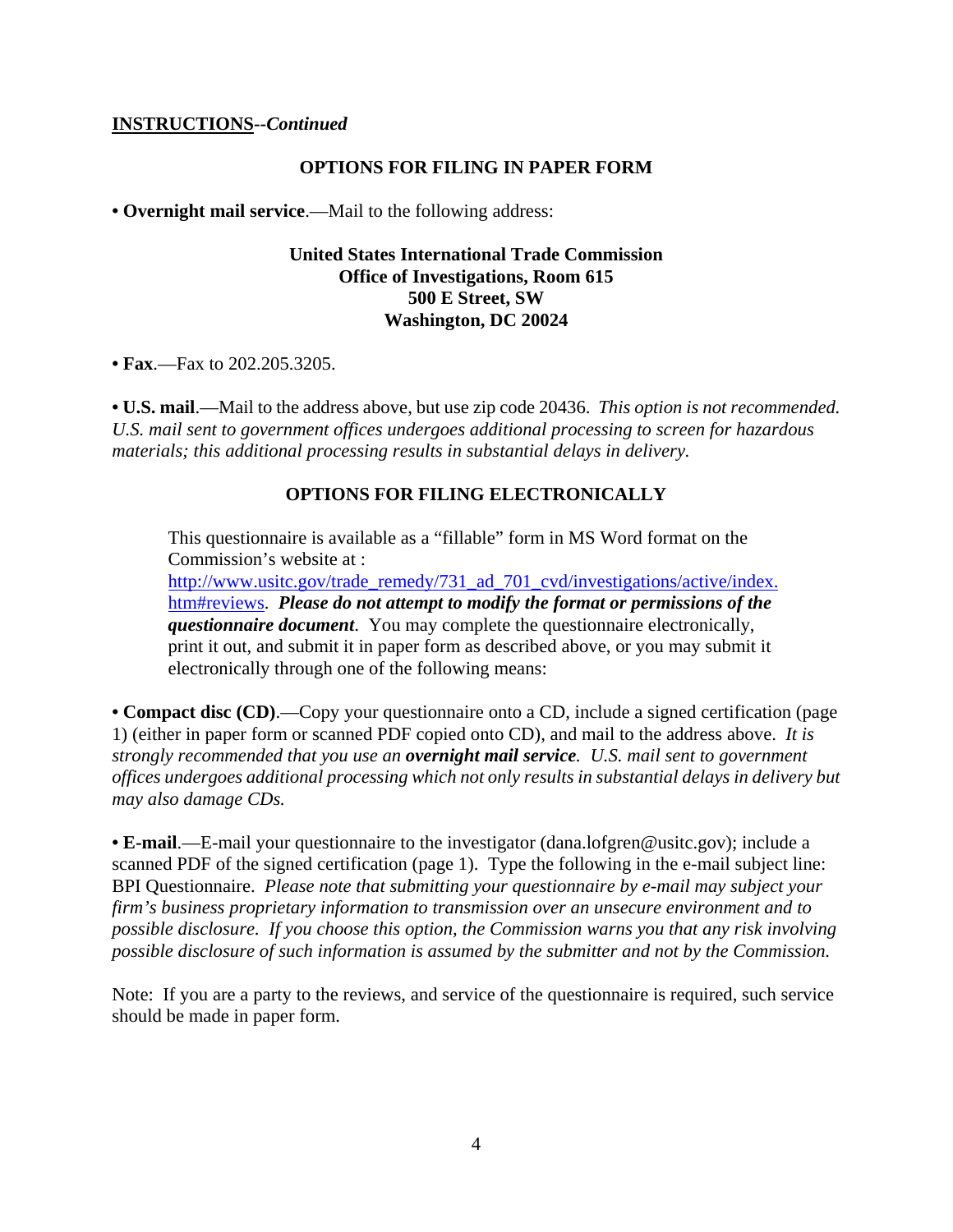# **DEFINITIONS**

*Carbon steel*.-- Hot-rolled iron and non-alloy steel universal mill plates (*i.e.* flat-rolled products rolled on four faces or in a closed box pass, of a width exceeding 150 mm but not exceeding 1250 mm and of a thickness of not less than 4 mm, not in coils and without patterns in relief), of rectangular shape, neither clad, plated nor coated with metal, whether or not painted, varnished, or coated with plastics or other nonmetallic substances; and certain iron and non-alloy steel flat-rolled products not in coils, of rectangular shape, hot-rolled, neither clad, plated, nor coated with metal, whether or not painted, varnished, or coated with plastics or other nonmetallic substances, 4.75 mm or more in thickness and of a width which exceeds 150 mm and measures at least twice the thickness. Included are flat-rolled products of nonrectangular cross-section where such cross-section is achieved subsequent to the rolling process (i.e., products which have been "worked after rolling") for example, products which have been beveled or rounded at the edges. The subject product is covered by statistical reporting numbers 7208.40.3030, 7208.40.3060, 7208.51.0030, 7208.51.0045, 7208.51.0060, 7208.52.0000, 7208.53.0000, 7208.90.0000, 7210.70.3000, 7210.90.9000, 7211.13.0000, 7211.14.0030, 7211.14.0045, 7211.90.0000, 7212.40.1000, 7212.40.5000, and 7212.50.0000 of the Harmonized Tariff Schedule of the United States (HTS). Specifically excluded from subject merchandise within the scope of these reviews is grade X-70 steel plate.

*CTL micro-alloy steel plate*.—CTL micro-alloy steel plate products, in which: (1) iron predominates by weight, over each of the other contained elements; (2) the carbon content is 2 percent or less, by weight; and (3) one or more of the elements listed below is present in the quantity, by weight, respectively indicated:

0.3 - .50 percent of aluminum 0.3 - 1.25 percent of nickel 0.3 - 1.25 percent of chromium 0.06 - 0.10 percent of niobium 0.3 - 0.30 percent of cobalt 0.6 - 2.25 percent of silicon 0.4 - 1.0 percent of copper 0.3 - 0.30 percent of tungsten 0.4 - 0.40 percent of lead 0.1 - 0.15 percent of vanadium 1.65 - 1.80 percent of manganese 0.05 - 0.15 percent of zirconium 0.08 - 0.10 percent of molybdenum

Imports of nonsubject CTL micro-alloy steel plate may be reported in the following HTS statistical reporting numbers: 7225.40.3050, 7225.40.7000, 7225.99.0090, 7226.91.5000, 7226.91.7000, 7226.91.8000, 7226.99.0000, and 7226.99.0180.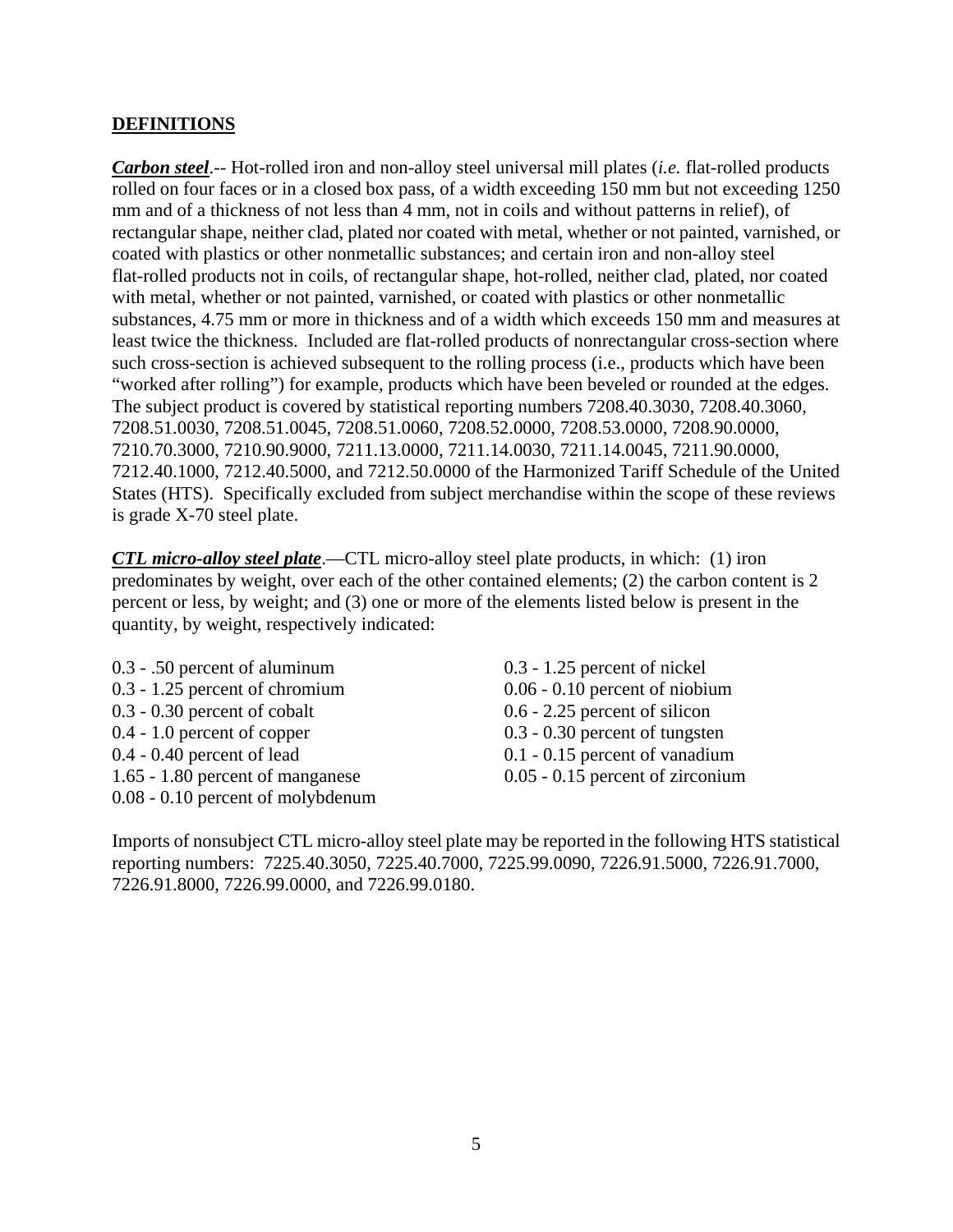# **DEFINITIONS--***Continued*

*Firm*.--An individual proprietorship, partnership, joint venture, association, corporation (including any subsidiary corporation), business trust, cooperative, trustee in bankruptcy, or receiver under decree of any court.

*Related firm*.--A firm that your firm solely or jointly owned, managed, or otherwise controlled; a firm that solely or jointly owned, managed, or otherwise controlled your firm; and/or a firm that was solely or jointly owned, managed, or otherwise controlled by a firm that also solely or jointly owned, managed, or otherwise controlled your firm.

*Establishment*.--Each facility of a firm in China, Russia, or Ukraine involved in the production of CTL carbon plate (as defined above), including auxiliary facilities operated in conjunction with (whether or not physically separate from) such facilities.

*United States*.--For purposes of these reviews, the 50 States, Puerto Rico, the U.S. Virgin Islands, and the District of Columbia.

*Importer.*--Any person or firm engaged, either directly or through a parent company or subsidiary, in importing CTL plate (as defined above) into the United States from a foreign manufacturer or through its selling agent.

*Average production capacity*.--The level of production that your establishment(s) could reasonably have expected to attain during the specified periods. Assume normal operating conditions (i.e., using equipment and machinery in place and ready to operate; normal operating levels (hours per week/weeks per year) and time for downtime, maintenance, repair, and cleanup; and a typical or representative product mix).

*Production*.--All production in your establishment(s) in China, Russia, or Ukraine, including production consumed internally within your firm.

*Shipments*.--Shipments of products produced in your establishment(s) in China, Russia, or Ukraine.

*Shipment quantities*.—Quantities reported should be net of returns.

*Shipment values*.—Values reported should be net values (i.e., gross sales values less all discounts, allowances, rebates, prepaid freight, and the value of returned goods) in U.S. dollars, f.o.b. your point of shipment in China, Russia, or Ukraine.

*Home market commercial shipments*.--Shipments, other than internal consumption and transfers to related firms, within China, Russia, or Ukraine.